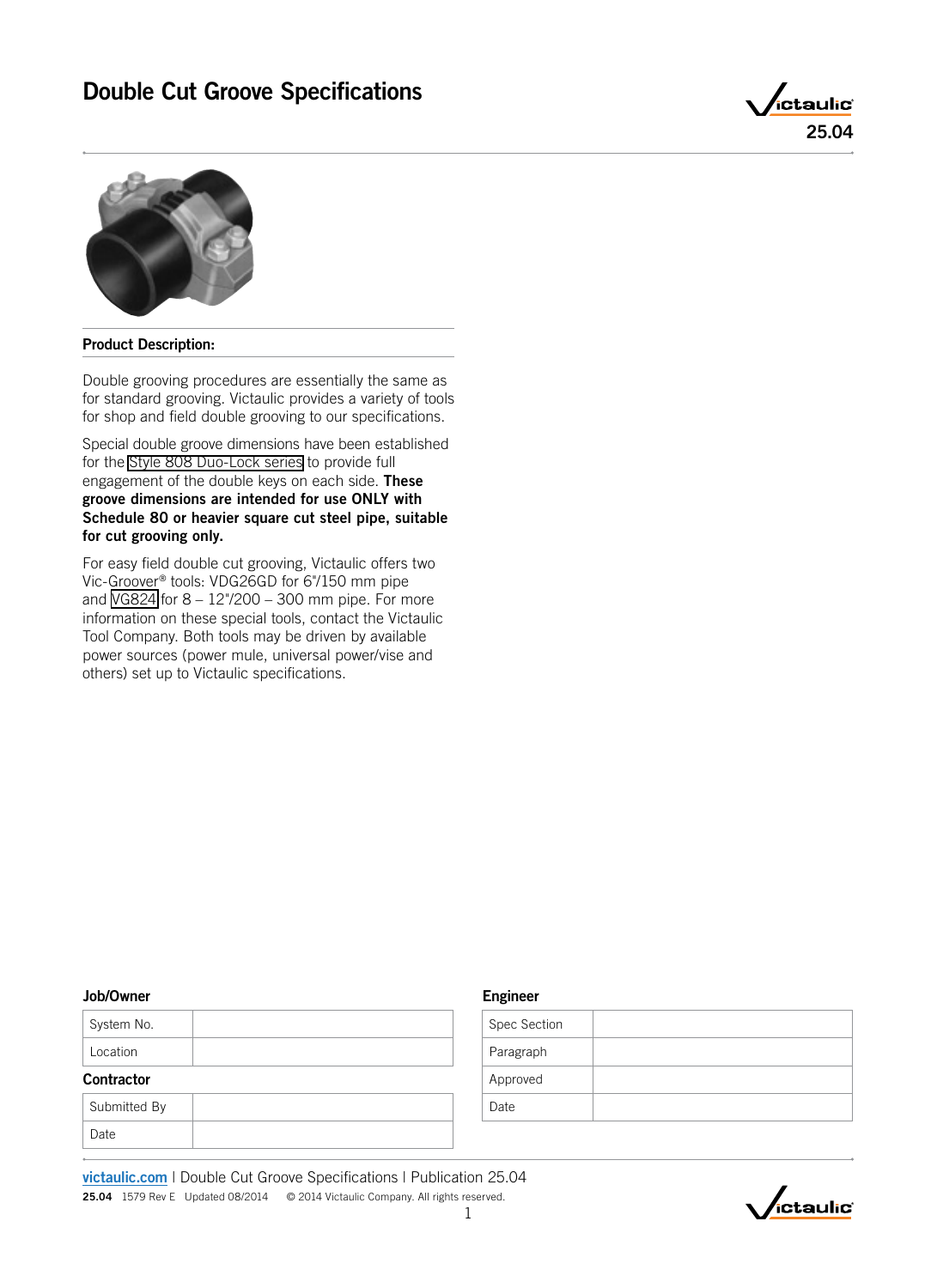# Standard Double Cut Groove Specification

for Style 808 Couplings:



| (1)                                  | (2)                          |          |           | (3)                  | (4)                  | (5)                  | (6)             |                 | (7)        | (8)                    |
|--------------------------------------|------------------------------|----------|-----------|----------------------|----------------------|----------------------|-----------------|-----------------|------------|------------------------|
| <b>Dimensions</b> Inches/millimeters |                              |          |           |                      |                      |                      |                 |                 |            |                        |
| <b>Nominal</b>                       | <b>Pipe Outside Diameter</b> |          |           | Gasket               | Groove               | Groove               | Groove          |                 | (Ref.)     | Min.                   |
| Pipe                                 |                              |          |           | Seat                 | Sep.                 | Width                | <b>Diameter</b> |                 | Trial      | <b>Bolt</b>            |
| <b>Size</b>                          |                              |          |           | A                    | G                    | в                    | C               |                 | Groove     | <b>Torque</b>          |
| inches<br>mm                         | <b>Basic</b>                 | $+$      | Tolerance | $+0.031$<br>$-0.031$ | $+0.005$<br>$-0.005$ | $+0.031$<br>$-0.000$ | <b>Basic</b>    | Tol<br>$+0.000$ | Depth<br>D | Lb. Ft.<br>$N \cdot m$ |
| 6                                    | 6.625                        | $+0.063$ | $+0.031$  | 0.625                | 0.785                | 0.375                | 6.340           | $-0.022$        | 0.142      | 450                    |
| 150                                  | 168.3                        | $+1.60$  | $+0.79$   | 15.88                | 20.0                 | 9.5                  | 161.0           | $-0.56$         | 3.6        | 610.2                  |
| 8                                    | 8.625                        | $+0.063$ | $+0.031$  | 0.750                | 0.855                | 0.500                | 8.240           | $-0.022$        | 0.192      | 500                    |
| 200                                  | 219.1                        | $+1.60$  | $+0.79$   | 19.05                | 21.7                 | 12.7                 | 209.3           | $-0.56$         | 4.9        | 678.0                  |
| 10                                   | 10.750                       | $+0.063$ | $+0.031$  | 0.750                | 0.855                | 0.500                | 10.350          | $-0.022$        | 0.200      | 500                    |
| 250                                  | 273.0                        | $+1.60$  | $+0.79$   | 19.05                | 21.7                 | 12.7                 | 262.9           | $-0.56$         | 5.1        | 678.0                  |
| 12                                   | 12.750                       | $+0.063$ | $+0.031$  | 0.750                | 0.855                | 0.500                | 12.350          | $-0.022$        | 0.200      | 500                    |
| 300                                  | 323.9                        | $+1.60$  | $+0.79$   | 19.05                | 21.7                 | 12.7                 | 313.7           | $-0.56$         | 5.1        | 678.0                  |

(1) Nominal IPS pipe size.

(2)<sup>1</sup> IPS outside diameter. The outside diameter of cut grooved pipe shall not vary more than the tolerance listed. For IPS pipe, the maximum allowable tolerance from square cut ends is 0.045" for 6", and 0.060" for sizes 8" and above measured from true square line.

 $(3)^1$  Gasket seat. The pipe surface shall be free from indentations and projections from the end of the pipe to the groove, to provide a leak-tight seal for the gasket. All loose paint, scale, dirt, chips, grease, and rust must be removed. Pipe must be square cut; beveled pipe must not be used.

- (4) Groove separation.
- $(5)^1$  Groove width. Bottom of groove to be free of loose dirt, chips, rust, and scale that may interfere with proper coupling assembly. Maximum permissible radius at bottom of groove is 0.015".
- (6) Groove diameter. The groove must be of uniform depth for the entire pipe circumference. Groove must be maintained within the "C" diameter tolerance listed.
- (7) Groove depth. For reference only. Groove must conform to the "C" dimension.
- (8) To achieve adequate tension on the bolts this is the minimum torque which must be applied.

## GROOVE MUST CONFORM TO THE GROOVE DIMENSIONS.

## NOTE: PIPING SYSTEMS MUST ALWAYS BE DEPRESSURIZED AND DRAINED BEFORE ATTEMPTING DISASSEMBLY AND REMOVAL OF ANY VICTAULIC PIPING PRODUCTS.

<sup>1</sup> Coatings applied to the interior surfaces, including bolt pad mating surfaces, of our bolted grooved and bolted plain end couplings should not exceed 0.010"/0.25 mm. Also, the coating thickness applied to the gasket seating surface and within the groove on the pipe exterior should not exceed 0.010"/0.25 mm.